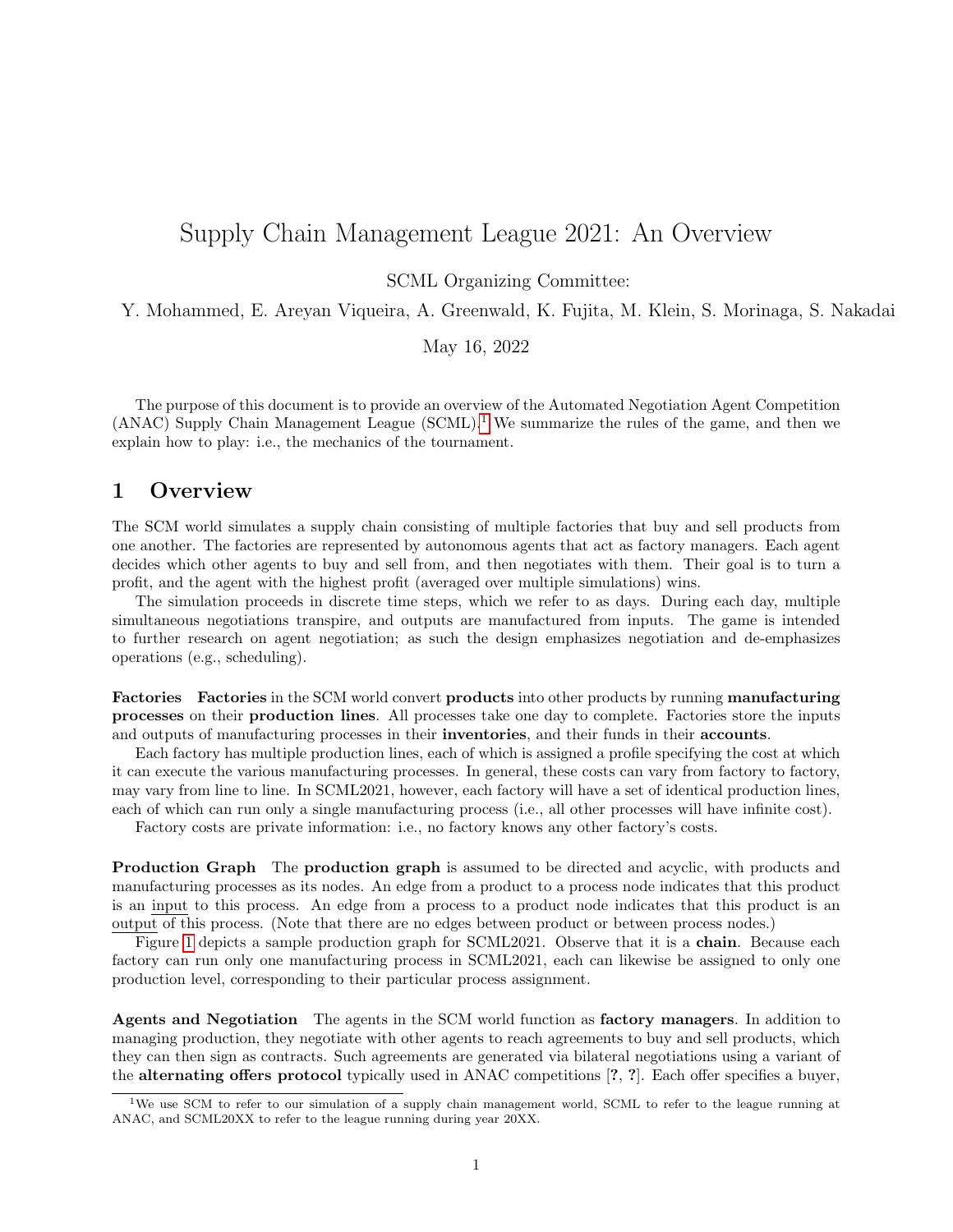<span id="page-1-0"></span>

Figure 1: A sample production graph, with manufacturing processes  $m$  and products  $p$ . Numbers (denoted by n) on edges indicate the quantity consumed or produced by the corresponding manufacturing process.

a seller, a product, a quantity, a delivery time, and a unit price. The sequences of offers and counteroffers in a negotiation are private to the negotiating parties.

In SCML2021, agents negotiations are restricted such that they can only negotiate to buy inputs required for their own production, and to sell outputs produced by their own factory. No other negotiations are allowed; in particular, there are no "middle men" in the SCML2021 world.

The SCM world does not endow agents with utility functions. On the contrary, all utility functions are endogenous, meaning they are engendered by the simulation dynamics and agents' interactions with other agents. Endogenous utility functions are a distinguishing feature of SCML. It is an agent's job to assign utilities to potential contracts, given its unique production capabilities, and then to negotiate with other agents to secure those which are most favorable to them.

In SCML2021, agents consuming the raw material will be endowed with exogenous buy contracts but no exogenous sell contracts, while agents producing the finished product will be endowed with exogenous sell contracts but no exogenous buy contracts. No other agents will be endowed with any exogenous contracts. By design, no agent can turn a profit without negotiating successfully, since no agent is endowed with both exogenous buy and exogenous sell contracts.

Breach Processing When a contract comes due, the simulator tries to execute it (i.e., move products from the seller's inventory to the buyer's, and move money from the buyer's account to the seller's). If this execution fails, either because of insufficient funds on the part of the buyer, insufficient products on the part of the seller, a breach of contract occurs. Figure  $2(a)$  depicts these two possible breach conditions. In both cases, the contract is executed to the extent possible, and the agent in breach of contract is penalized and reported to the breach list.

Bankruptcy Processing If an agent is unable to meet its financial obligations, it is declared bankrupt. The assets of bankrupt agents are liquidated, and their factories are closed (no further production can transpire). They can no longer participate in negotiations. The simulator takes over their outstanding contracts, and fulfills them to the extent possible.

Spot Market The SCM world also simulates a spot market. Generally speaking, the spot market exists so that agents who would otherwise be in breach of contract for insufficient products (funds) can instead buy (sell) as necessary on the spot market at buy (sell) prices, which are always above (below) trading prices an average over the historic prices at which products are traded. In SCML2021 specifically, sellers with insufficient products are forced to buy on the spot market, while buyers with insufficient funds are declared bankrupt immediately, in which case the simulator uses the spot market for liquidating the inventory of bankrupt agents.

Bulletin Board The SCM world contains a world-readable bulletin board (see Figure [2\(b\)\)](#page-2-1) that conveys both static and dynamic information about the game and all factories over the course of the simulation. The static information includes the simulator settings (e.g., number of simulated days), and product information,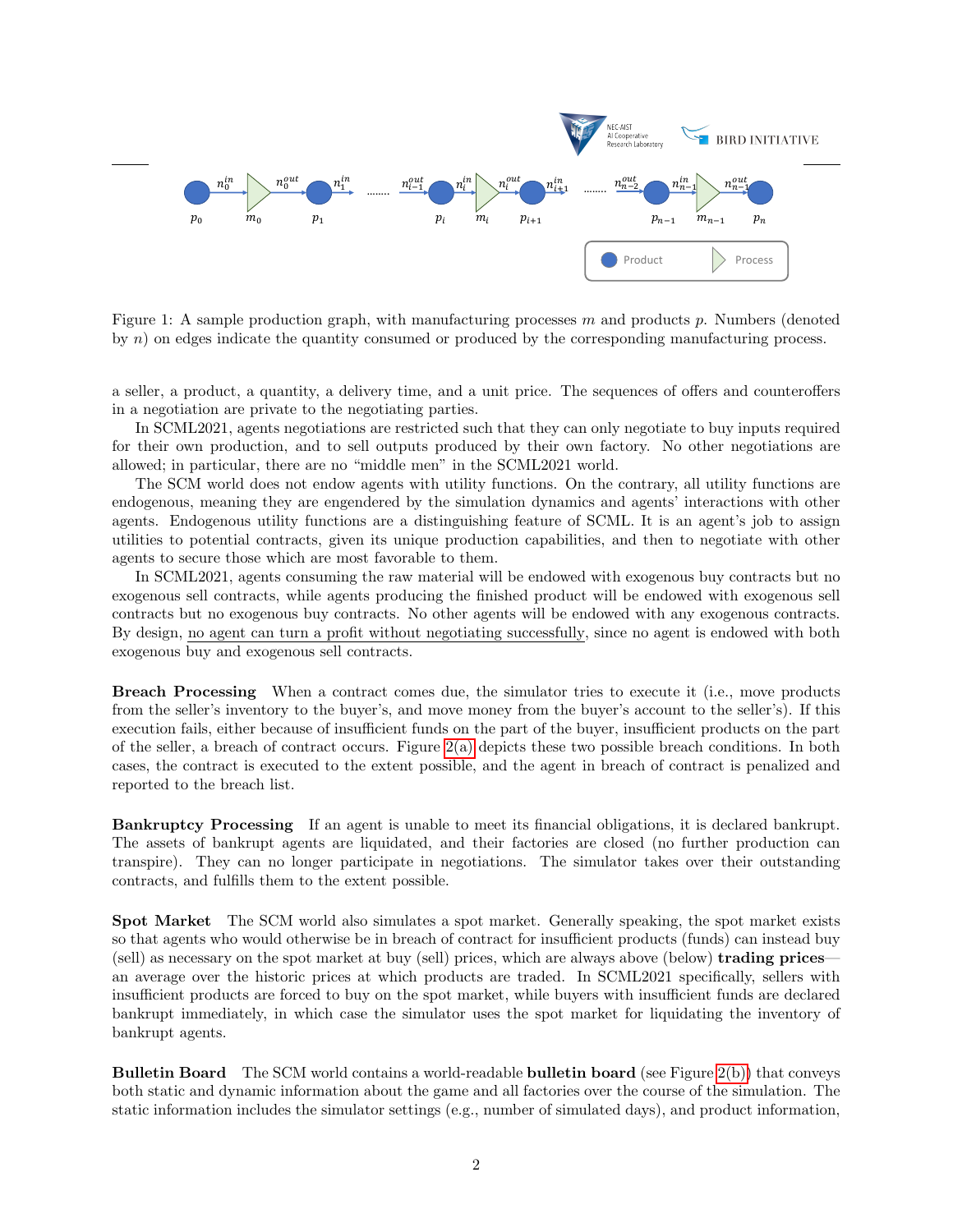<span id="page-2-0"></span>

(a) The two potential breach conditions: insufficient funds and insufficient products. (b) The bulletin board includes Simulator Settings, Product Information, Financial Reports, and the Breach List.

<span id="page-2-1"></span>Figure 2: Breach conditions and the bulletin board.

namely a list of the consumers and producers of all products (i.e., all factory's positions in the production graph), and catalog prices, one per product, which is a nominal price that represents the starting point of trading prices, and can also be used by agents to guide negotiations. The dynamic information includes a breach list, where breaches of contract are reported; and a financial news section, which is updated only periodically (except in the case of bankruptcy), that reports the financial standing of all factories.

Note that trading prices are not known to the agents. They are maintained by the simulator for use in breach and bankruptcy processing, and for valuing inventory at the end of a game.

The Simulation Each simulation of the SCM world runs for multiple (say, 1000) days. Before the first day, each agent is assigned a private manufacturing profile. In addition, the bulletin board is populated with the production graph information and catalog prices, an initial balance is deposited into each agent's account, and agents are endowed with exogenous contracts. Then, during each day:

- 1. Agents can engage in multiple (say, 100) rounds of negotiations with their negotiating partners. They can also read the bulletin board, and request negotiations with other agents (for the next day).
- 2. All contracts that have come due are executed: i.e., products are moved from the seller's inventory to the buyer's, and money is moved from the buyer's account to the seller's.
- 3. The manufacturing processes on all lines in all factories are run: i.e., inputs are removed from inventory, outputs are stored in inventory, and production costs are subtracted from the factories' accounts.

## 2 Tournament Mechanics

How to Participate To participate in the Supply Chain Management League (SCML), all you need to do is write and submit code for an autonomous agent that acts as a factory manager. While the production graph will be a chain in SCML2021, with agents managing but one factory with identical lines, your agent should be robust enough to manage any such factory with any manufacturing profile (i.e., any factory assignment and production cost), because its particular profile will vary from simulation to simulation.

How to Compete There will be three separate tracks in SCML2021. All agents will be run in both tracks. In the standard track, at most one instantiation of each team's agent will run in each simulation, together